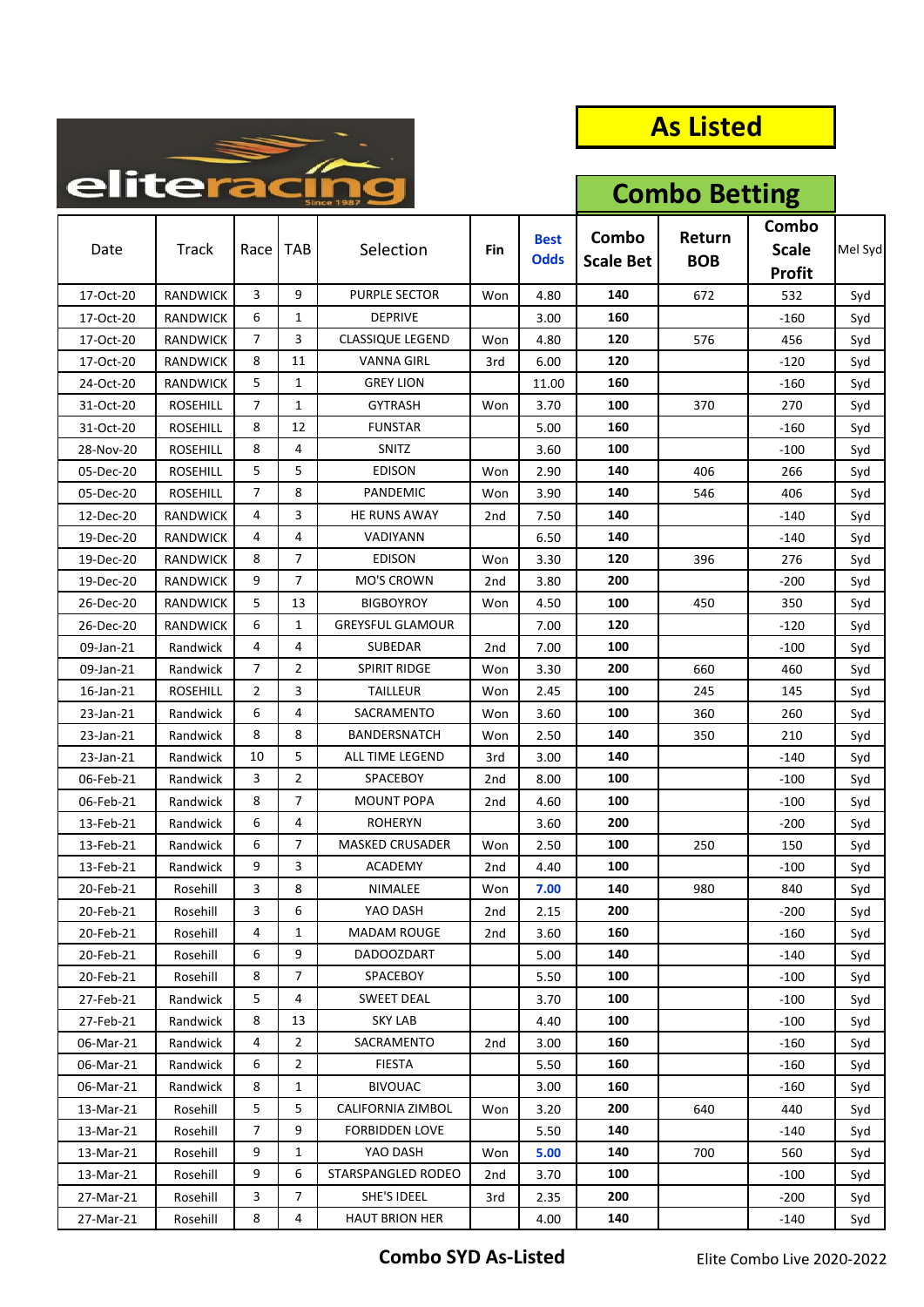

|            |              | enterac        |                |                        |                 |                            |                           | <b>Combo Betting</b> |                                        |         |  |
|------------|--------------|----------------|----------------|------------------------|-----------------|----------------------------|---------------------------|----------------------|----------------------------------------|---------|--|
| Date       | <b>Track</b> | Race           | <b>TAB</b>     | Selection              | Fin             | <b>Best</b><br><b>Odds</b> | Combo<br><b>Scale Bet</b> | Return<br><b>BOB</b> | Combo<br><b>Scale</b><br><b>Profit</b> | Mel Syd |  |
| 03-Apr-21  | Rosehill     | $\overline{2}$ | 3              | <b>SHARED AMBITION</b> | Won             | 4.50                       | 100                       | 450                  | 350                                    | Syd     |  |
| 03-Apr-21  | Rosehill     | 7              | $\mathbf{1}$   | <b>SIR DRAGONET</b>    | Won             | 5.50                       | 160                       | 880                  | 720                                    | Syd     |  |
| 03-Apr-21  | Rosehill     | 8              | 13             | YAO DASH               | Won             | 3.90                       | 100                       | 390                  | 290                                    | Syd     |  |
| 03-Apr-21  | Rosehill     | 9              | 5              | STARSPANGLED RODEO     | Won             | 3.70                       | 100                       | 370                  | 270                                    | Syd     |  |
| 03-Apr-21  | Rosehill     | 9              | 12             | <b>GREAT NEWS</b>      | 2nd             | 4.80                       | 140                       |                      | $-140$                                 | Syd     |  |
| 10-Apr-21  | Randwick     | 3              | 3              | ART CADEAU             | Won             | 3.40                       | 140                       | 476                  | 336                                    | Syd     |  |
| 10-Apr-21  | Randwick     | 5              | 6              | SACRAMENTO             |                 | 5.00                       | 140                       |                      | $-140$                                 | Syd     |  |
| 10-Apr-21  | Randwick     | 8              | $\overline{2}$ | <b>NATURE STRIP</b>    | Won             | 3.50                       | 160                       | 560                  | 400                                    | Syd     |  |
| 10-Apr-21  | Randwick     | 9              | $\mathbf{1}$   | MUGATOO                |                 | 4.60                       | 160                       |                      | $-160$                                 | Syd     |  |
| 17-Apr-21  | Randwick     | 3              | $\mathbf{1}$   | PANDANO                | 2 <sub>nd</sub> | 2.35                       | 140                       |                      | $-140$                                 | Syd     |  |
| 24-Apr-21  | Randwick     | 4              | 1              | ZAAKI                  | 2 <sub>nd</sub> | 3.20                       | 140                       |                      | $-140$                                 | Syd     |  |
| 24-Apr-21  | Randwick     | 4              | 5              | <b>ENTENTE</b>         |                 | 4.40                       | 160                       |                      | $-160$                                 | Syd     |  |
| 15-May-21  | Rosehill     | 6              | $\mathbf{1}$   | <b>ELEVEN ELEVEN</b>   |                 | 6.00                       | 100                       |                      | $-100$                                 | Syd     |  |
| 15-May-21  | Rosehill     | 7              | 5              | EMBRACER               |                 | 2.80                       | 100                       |                      | $-100$                                 | Syd     |  |
| 22-May-21  | Rosehill     | 7              | 14             | PARRY SOUND            | 2nd             | 3.00                       | 140                       |                      | $-140$                                 | Syd     |  |
| 22-May-21  | Rosehill     | 8              | 11             | <b>ELLSBERG</b>        | 2 <sub>nd</sub> | 2.00                       | 140                       |                      | $-140$                                 | Syd     |  |
| 05-Jun-21  | Rosehill     | 7              | 12             | <b>KNIGHTS ORDER</b>   | Won             | 4.80                       | 200                       | 960                  | 760                                    | Syd     |  |
| 05-Jun-21  | Rosehill     | 7              | 8              | <b>PARRY SOUND</b>     | 2nd             | 4.80                       | 100                       |                      | $-100$                                 | Syd     |  |
| 05-Jun-21  | Rosehill     | 8              | 6              | PANDANO                |                 | 7.50                       | 100                       |                      | $-100$                                 | Syd     |  |
| 05-Jun-21  | Rosehill     | 9              | 12             | <b>EXPAT</b>           | 3rd             | 4.40                       | 200                       |                      | $-200$                                 | Syd     |  |
| 12/06/2021 | Randwick     | 3              | $\overline{2}$ | MALKOVICH              | Won             | 3.80                       | 100                       | 380                  | 280                                    | Syd     |  |
| 12/06/2021 | Randwick     | $\overline{7}$ | 14             | BALLISTIC LOVER        |                 | 5.00                       | 120                       |                      | $-120$                                 | Syd     |  |
| 12/06/2021 | Randwick     | 8              | 8              | DREAM CIRCLE           |                 | 3.90                       | 120                       |                      | $-120$                                 | Syd     |  |
| 19-Jun-21  | Rosehill     | $\overline{7}$ | 8              | <b>STOCKMAN</b>        | Won             | 4.80                       | 100                       | 480                  | 380                                    | Syd     |  |
| 19-Jun-21  | Rosehill     | 7              | 6              | PARRY SOUND            | 3rd             | 7.50                       | 160                       |                      | $-160$                                 | Syd     |  |
| 26-Jun-21  | Rosehill     | 1              | 1              | KOBE ROCKS             |                 | 6.00                       | 100                       |                      | $-100$                                 | Syd     |  |
| 26-Jun-21  | Rosehill     | 3              | $\mathbf{1}$   | <b>SWEET THOMAS</b>    | Won             | 2.60                       | 100                       | 260                  | 160                                    | Syd     |  |
| 26-Jun-21  | Rosehill     | 4              | 4              | <b>ZING</b>            | Won             | 2.40                       | 160                       | 384                  | 224                                    | Syd     |  |
| 26-Jun-21  | Rosehill     | 6              | 9              | <b>FENDER</b>          |                 | 7.50                       | 160                       |                      | $-160$                                 | Syd     |  |
| 26-Jun-21  | Rosehill     | 7              | 10             | <b>GREAT HOUSE</b>     | 3rd             | 2.25                       | 140                       |                      | -140                                   | Syd     |  |
| 10-Jul-21  | Randwick     | 4              | 4              | DE GRAWIN              | Ntd             | 2.45                       | 140                       |                      | $-140$                                 | Syd     |  |
| 10-Jul-21  | Randwick     | 6              | 9              | DESTINATION            |                 | 6.00                       | 120                       |                      | $-120$                                 | Syd     |  |
| 10-Jul-21  | Randwick     | 7              | 4              | ROYAL BANQUET          |                 | 7.00                       | 160                       |                      | $-160$                                 | Syd     |  |
| 10-Jul-21  | Randwick     | 8              | 6              | RUBISAKI               |                 | 3.20                       | 100                       |                      | $-100$                                 | Syd     |  |
| 17-Jul-21  | Randwick     | 7              | 6              | CANASTA                |                 | 6.50                       | 100                       |                      | $-100$                                 | Syd     |  |
| 17-Jul-21  | Randwick     | 8              | 4              | <b>OSCAR ZULU</b>      |                 | 2.90                       | 140                       |                      | $-140$                                 | Syd     |  |
| 24-Jul-21  | Rosehill     | 6              | 9              | <b>TURNSTYLE</b>       | 2nd             | 5.00                       | 160                       |                      | $-160$                                 | Syd     |  |
| 24-Jul-21  | Rosehill     | 6              | 9              | <b>TURNSTYLE</b>       | 2nd             | 5.00                       | 160                       |                      | $-160$                                 | Syd     |  |
| 24-Jul-21  | Rosehill     | 7              | 4              | ZIEGFELD               | 2nd             | 6.00                       | 100                       |                      | $-100$                                 | Syd     |  |
| 24-Jul-21  | Rosehill     | 9              | 4              | <b>TYCOONIST</b>       | 3rd             | 3.00                       | 160                       |                      | $-160$                                 | Syd     |  |
| 24-Jul-21  | Rosehill     | 10             | 3              | <b>FROSTY ROCKS</b>    | Won             | 2.40                       | 200                       | 480                  | 280                                    | Syd     |  |
| 24-Jul-21  | Rosehill     | 10             | 6              | <b>VENTURA OCEAN</b>   |                 | 8.00                       | 100                       |                      | $-100$                                 | Syd     |  |
| 31-Jul-21  | Randwick     | 4              | 8              | <b>BETHENCOURT</b>     | 2nd             | 6.50                       | 120                       |                      | $-120$                                 | Syd     |  |
| 31-Jul-21  | Randwick     | $\overline{7}$ | 9              | MADAM LEGEND           | 3rd             | 4.40                       | 100                       |                      | $-100$                                 | Syd     |  |
| 07-Aug-21  | Randwick     | 6              | 10             | <b>EIGHT DIAMONDS</b>  | 3rd             | 8.00                       | 160                       |                      | $-160$                                 | Syd     |  |

**Combo SYD As‐Listed** Elite Combo Live 2020‐2022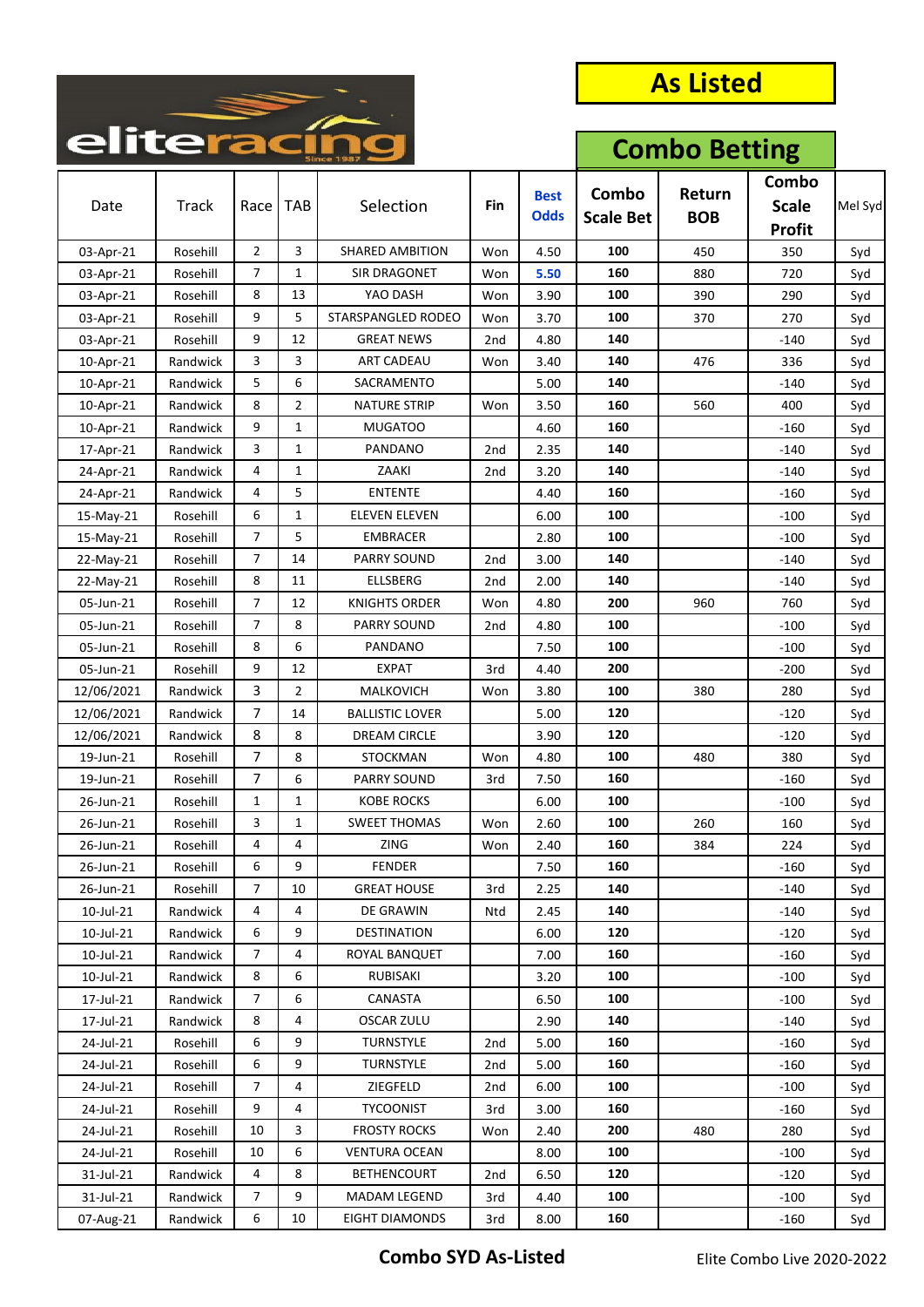

| Combo<br>Combo<br>Return<br><b>Best</b><br><b>Track</b><br><b>TAB</b><br>Selection<br>Fin<br><b>Scale</b><br>Date<br>Race<br><b>Odds</b><br><b>BOB</b><br><b>Scale Bet</b><br><b>Profit</b><br>$\overline{7}$<br><b>FASIKA</b><br>120<br>7<br>3.30<br>Randwick<br>Ntd<br>$-120$<br>07-Aug-21<br>Syd<br><b>SKY COMMAND</b><br>200<br>8<br>4<br>Randwick<br>5.50<br>$-200$<br>07-Aug-21<br>Syd<br>10<br>11<br>120<br><b>KINGSHEIR</b><br>5.00<br>600<br>07-Aug-21<br>Randwick<br>Won<br>480<br>Syd<br>3<br><b>TAMPERING</b><br>200<br>11<br>5.30<br>1060<br>860<br>21-Aug-21<br>Randwick<br>Won<br>Syd<br>4<br>14<br><b>ALWAYS SURE</b><br>200<br>Randwick<br>15.80<br>3160<br>2960<br>21-Aug-21<br>Won<br>Syd<br>7<br>9<br><b>FENDER</b><br>160<br>21-Aug-21<br>Randwick<br>10.00<br>$-160$<br>Syd<br>9<br>8<br><b>WRITTEN BEAUTY</b><br>120<br>21-Aug-21<br>Randwick<br>5.00<br>$-120$<br>Syd<br>8<br>10<br>120<br>Randwick<br><b>BIGBOYROY</b><br>4.60<br>$-120$<br>21-Aug-21<br>Syd<br>3<br>9<br><b>WILD CHAP</b><br>120<br>04-Sep-21<br>Randwick<br>13.00<br>$-120$<br>Syd<br>5<br>1<br><b>NATURE STRIP</b><br>100<br>04-Sep-21<br>Randwick<br>Won<br>1.55<br>155<br>55<br>Syd<br>5<br>3<br><b>WILD RULER</b><br>100<br>04-Sep-21<br>2 <sub>nd</sub><br>5.00<br>$-100$<br>Randwick<br>Syd<br>8<br>$\overline{2}$<br>CASCADIAN<br>200<br>04-Sep-21<br>Randwick<br>$-200$<br>3.10<br>Syd<br>7<br>140<br>10<br><b>BIG PARADE</b><br>3rd<br>2.35<br>$-140$<br>11-Sep-21<br>Cembla Grang<br>Syd<br>9<br>4<br>140<br><b>EMANATE</b><br>4.40<br>11-Sep-21<br>$-140$<br>Syd<br>kembla Grang<br>9<br>8<br><b>COUNT DE RUPEE</b><br>120<br>4.20<br>504<br>384<br>11-Sep-21<br>Kembla Grang<br>Won<br>Syd<br>$\overline{2}$<br>8<br><b>KORDIA</b><br>120<br>Randwick<br>3rd<br>6.50<br>$-120$<br>Syd<br>18-Sep-21<br>9<br>4<br><b>SUPER EFFORT</b><br>160<br>18-Sep-21<br>Randwick<br>5.50<br>$-160$<br>Syd<br>5<br>12<br><b>HARMONY ROSE</b><br>160<br>Randwick<br>3.80<br>$-160$<br>Syd<br>18-Sep-21<br>10<br>12<br><b>EQUATION</b><br>140<br>18-Sep-21<br>Randwick<br>3.80<br>$-140$<br>Syd<br>8<br><b>YIYI</b><br>1<br><b>WON</b><br>160<br>480<br>25-Sep-21<br>Rosehill<br>4.00<br>640<br>Syd<br>3<br>7<br><b>CALGARY QUEEN</b><br>200<br>Rosehill<br>3rd<br>4.20<br>$-200$<br>25-Sep-21<br>Syd<br>4<br>10<br><b>TORRENS</b><br>120<br>21.00<br>$-120$<br>25-Sep-21<br>Rosehill<br>Syd<br>6<br>10<br><b>LOVE TAP</b><br>140<br>4.40<br>$-140$<br>25-Sep-21<br>Rosehill<br>Syd<br>10<br>5<br><b>KIKU</b><br>100<br>2.90<br>$-100$<br>25-Sep-21<br>Rosehill<br>Syd<br>$\mathbf{1}$<br>4<br><b>CAPITAL REIGN</b><br>160<br>02-Oct-21<br>Randwick<br>3rd<br>$-160$<br>Syd<br>5<br>8<br><b>DUAIS</b><br>200<br>02-Oct-21<br>Randwick<br>$-200$<br>Syd<br>8<br>9<br><b>RIODINI</b><br>100<br>02-Oct-21<br>Randwick<br>$-100$<br>Syd<br><b>GRAVINA</b><br>120<br>10<br>12<br>02-Oct-21<br>Randwick<br>$-120$<br>2nd<br>Syd<br>7<br><b>WILD CHAP</b><br>140<br>09-Oct-21<br>Randwick<br>2<br>10.00<br>$-140$<br>Syd<br>$\overline{7}$<br><b>SOLAR APEX</b><br>09-Oct-21<br>Randwick<br>3<br>3.90<br>160<br>3rd<br>-160<br>Syd<br>6<br>09-Oct-21<br>Randwick<br>3<br>KIKU<br>140<br>$-140$<br>3rd<br>6.00<br>Syd<br><b>ELLSBERG</b><br>7<br>6<br>100<br>09-Oct-21<br>Randwick<br>4.40<br>2nd<br>-100<br>Syd<br>9<br><b>GREAT NEWS</b><br>09-Oct-21<br>Randwick<br>10<br>4.20<br>100<br>$-100$<br>Syd<br>5<br>KINLOCH<br>09-Oct-21<br>Randwick<br>10<br>120<br>3rd<br>6.00<br>-120<br>Syd<br>KATTEGAT<br>16-Oct-21<br>Randwick<br>1<br>15<br>13.00<br>160<br>-160<br>Syd<br>2<br>10<br><b>HIGH SUPREMACY</b><br>120<br>16-Oct-21<br>2.50<br>Randwick<br>2nd<br>-120<br>Syd<br>5<br>3<br>ART CADEAU<br>140<br>16-Oct-21<br>Randwick<br>4.20<br>448<br>Won<br>588<br>Syd<br>9<br><b>ENTENTE</b><br>100<br>16-Oct-21<br>Randwick<br>$\mathbf{1}$<br>4.00<br>$-100$<br>3rd<br>Syd<br>5<br><b>EMERALD KINGDOM</b><br>200<br>23-Oct-21<br>Randwick<br>1<br>2.70<br>$-200$<br>Syd<br>$\overline{7}$<br>I'M THUNDERSTRUCK<br>30-Oct-21<br>Rosehill<br>2<br>4.20<br>150<br>630<br>480<br>Won<br>Syd<br>8<br>6<br><b>DELEXO</b><br>200<br>30-Oct-21<br>Rosehill<br>2.70<br>-200<br>Syd<br>3<br>06-Nov-21<br>Rosehill<br>4<br>AMICHE<br>4.10<br>200<br>820<br>620<br>Won<br>Syd<br>9<br>9<br>CALGARY QUEEN<br>200<br>06-Nov-21<br>Rosehill<br>8.50<br>-200<br>Syd<br>$\overline{2}$<br>$\overline{2}$<br>MA AND PA<br>13-Nov-21<br>Newcastle<br>4.20<br>100<br>$-100$<br>2nd | enteraci |  |  | <b>Combo Betting</b> |  |  |         |
|------------------------------------------------------------------------------------------------------------------------------------------------------------------------------------------------------------------------------------------------------------------------------------------------------------------------------------------------------------------------------------------------------------------------------------------------------------------------------------------------------------------------------------------------------------------------------------------------------------------------------------------------------------------------------------------------------------------------------------------------------------------------------------------------------------------------------------------------------------------------------------------------------------------------------------------------------------------------------------------------------------------------------------------------------------------------------------------------------------------------------------------------------------------------------------------------------------------------------------------------------------------------------------------------------------------------------------------------------------------------------------------------------------------------------------------------------------------------------------------------------------------------------------------------------------------------------------------------------------------------------------------------------------------------------------------------------------------------------------------------------------------------------------------------------------------------------------------------------------------------------------------------------------------------------------------------------------------------------------------------------------------------------------------------------------------------------------------------------------------------------------------------------------------------------------------------------------------------------------------------------------------------------------------------------------------------------------------------------------------------------------------------------------------------------------------------------------------------------------------------------------------------------------------------------------------------------------------------------------------------------------------------------------------------------------------------------------------------------------------------------------------------------------------------------------------------------------------------------------------------------------------------------------------------------------------------------------------------------------------------------------------------------------------------------------------------------------------------------------------------------------------------------------------------------------------------------------------------------------------------------------------------------------------------------------------------------------------------------------------------------------------------------------------------------------------------------------------------------------------------------------------------------------------------------------------------------------------------------------------------------------------------------------------------------------------------------------------------------------------------------------------------------------------------------------------------------------------------------------------------------------------------------------------------------------------------------------------------------------------------------------------------------------------------------------------------------------------------------------------------------------------------------------------------------------------------------------------------------------------------------------------------------------------------------------------------------------------------------------------------------------------------------------------------------------------------------|----------|--|--|----------------------|--|--|---------|
|                                                                                                                                                                                                                                                                                                                                                                                                                                                                                                                                                                                                                                                                                                                                                                                                                                                                                                                                                                                                                                                                                                                                                                                                                                                                                                                                                                                                                                                                                                                                                                                                                                                                                                                                                                                                                                                                                                                                                                                                                                                                                                                                                                                                                                                                                                                                                                                                                                                                                                                                                                                                                                                                                                                                                                                                                                                                                                                                                                                                                                                                                                                                                                                                                                                                                                                                                                                                                                                                                                                                                                                                                                                                                                                                                                                                                                                                                                                                                                                                                                                                                                                                                                                                                                                                                                                                                                                                                                                      |          |  |  |                      |  |  | Mel Syd |
|                                                                                                                                                                                                                                                                                                                                                                                                                                                                                                                                                                                                                                                                                                                                                                                                                                                                                                                                                                                                                                                                                                                                                                                                                                                                                                                                                                                                                                                                                                                                                                                                                                                                                                                                                                                                                                                                                                                                                                                                                                                                                                                                                                                                                                                                                                                                                                                                                                                                                                                                                                                                                                                                                                                                                                                                                                                                                                                                                                                                                                                                                                                                                                                                                                                                                                                                                                                                                                                                                                                                                                                                                                                                                                                                                                                                                                                                                                                                                                                                                                                                                                                                                                                                                                                                                                                                                                                                                                                      |          |  |  |                      |  |  |         |
|                                                                                                                                                                                                                                                                                                                                                                                                                                                                                                                                                                                                                                                                                                                                                                                                                                                                                                                                                                                                                                                                                                                                                                                                                                                                                                                                                                                                                                                                                                                                                                                                                                                                                                                                                                                                                                                                                                                                                                                                                                                                                                                                                                                                                                                                                                                                                                                                                                                                                                                                                                                                                                                                                                                                                                                                                                                                                                                                                                                                                                                                                                                                                                                                                                                                                                                                                                                                                                                                                                                                                                                                                                                                                                                                                                                                                                                                                                                                                                                                                                                                                                                                                                                                                                                                                                                                                                                                                                                      |          |  |  |                      |  |  |         |
|                                                                                                                                                                                                                                                                                                                                                                                                                                                                                                                                                                                                                                                                                                                                                                                                                                                                                                                                                                                                                                                                                                                                                                                                                                                                                                                                                                                                                                                                                                                                                                                                                                                                                                                                                                                                                                                                                                                                                                                                                                                                                                                                                                                                                                                                                                                                                                                                                                                                                                                                                                                                                                                                                                                                                                                                                                                                                                                                                                                                                                                                                                                                                                                                                                                                                                                                                                                                                                                                                                                                                                                                                                                                                                                                                                                                                                                                                                                                                                                                                                                                                                                                                                                                                                                                                                                                                                                                                                                      |          |  |  |                      |  |  |         |
|                                                                                                                                                                                                                                                                                                                                                                                                                                                                                                                                                                                                                                                                                                                                                                                                                                                                                                                                                                                                                                                                                                                                                                                                                                                                                                                                                                                                                                                                                                                                                                                                                                                                                                                                                                                                                                                                                                                                                                                                                                                                                                                                                                                                                                                                                                                                                                                                                                                                                                                                                                                                                                                                                                                                                                                                                                                                                                                                                                                                                                                                                                                                                                                                                                                                                                                                                                                                                                                                                                                                                                                                                                                                                                                                                                                                                                                                                                                                                                                                                                                                                                                                                                                                                                                                                                                                                                                                                                                      |          |  |  |                      |  |  |         |
|                                                                                                                                                                                                                                                                                                                                                                                                                                                                                                                                                                                                                                                                                                                                                                                                                                                                                                                                                                                                                                                                                                                                                                                                                                                                                                                                                                                                                                                                                                                                                                                                                                                                                                                                                                                                                                                                                                                                                                                                                                                                                                                                                                                                                                                                                                                                                                                                                                                                                                                                                                                                                                                                                                                                                                                                                                                                                                                                                                                                                                                                                                                                                                                                                                                                                                                                                                                                                                                                                                                                                                                                                                                                                                                                                                                                                                                                                                                                                                                                                                                                                                                                                                                                                                                                                                                                                                                                                                                      |          |  |  |                      |  |  |         |
|                                                                                                                                                                                                                                                                                                                                                                                                                                                                                                                                                                                                                                                                                                                                                                                                                                                                                                                                                                                                                                                                                                                                                                                                                                                                                                                                                                                                                                                                                                                                                                                                                                                                                                                                                                                                                                                                                                                                                                                                                                                                                                                                                                                                                                                                                                                                                                                                                                                                                                                                                                                                                                                                                                                                                                                                                                                                                                                                                                                                                                                                                                                                                                                                                                                                                                                                                                                                                                                                                                                                                                                                                                                                                                                                                                                                                                                                                                                                                                                                                                                                                                                                                                                                                                                                                                                                                                                                                                                      |          |  |  |                      |  |  |         |
|                                                                                                                                                                                                                                                                                                                                                                                                                                                                                                                                                                                                                                                                                                                                                                                                                                                                                                                                                                                                                                                                                                                                                                                                                                                                                                                                                                                                                                                                                                                                                                                                                                                                                                                                                                                                                                                                                                                                                                                                                                                                                                                                                                                                                                                                                                                                                                                                                                                                                                                                                                                                                                                                                                                                                                                                                                                                                                                                                                                                                                                                                                                                                                                                                                                                                                                                                                                                                                                                                                                                                                                                                                                                                                                                                                                                                                                                                                                                                                                                                                                                                                                                                                                                                                                                                                                                                                                                                                                      |          |  |  |                      |  |  |         |
|                                                                                                                                                                                                                                                                                                                                                                                                                                                                                                                                                                                                                                                                                                                                                                                                                                                                                                                                                                                                                                                                                                                                                                                                                                                                                                                                                                                                                                                                                                                                                                                                                                                                                                                                                                                                                                                                                                                                                                                                                                                                                                                                                                                                                                                                                                                                                                                                                                                                                                                                                                                                                                                                                                                                                                                                                                                                                                                                                                                                                                                                                                                                                                                                                                                                                                                                                                                                                                                                                                                                                                                                                                                                                                                                                                                                                                                                                                                                                                                                                                                                                                                                                                                                                                                                                                                                                                                                                                                      |          |  |  |                      |  |  |         |
|                                                                                                                                                                                                                                                                                                                                                                                                                                                                                                                                                                                                                                                                                                                                                                                                                                                                                                                                                                                                                                                                                                                                                                                                                                                                                                                                                                                                                                                                                                                                                                                                                                                                                                                                                                                                                                                                                                                                                                                                                                                                                                                                                                                                                                                                                                                                                                                                                                                                                                                                                                                                                                                                                                                                                                                                                                                                                                                                                                                                                                                                                                                                                                                                                                                                                                                                                                                                                                                                                                                                                                                                                                                                                                                                                                                                                                                                                                                                                                                                                                                                                                                                                                                                                                                                                                                                                                                                                                                      |          |  |  |                      |  |  |         |
|                                                                                                                                                                                                                                                                                                                                                                                                                                                                                                                                                                                                                                                                                                                                                                                                                                                                                                                                                                                                                                                                                                                                                                                                                                                                                                                                                                                                                                                                                                                                                                                                                                                                                                                                                                                                                                                                                                                                                                                                                                                                                                                                                                                                                                                                                                                                                                                                                                                                                                                                                                                                                                                                                                                                                                                                                                                                                                                                                                                                                                                                                                                                                                                                                                                                                                                                                                                                                                                                                                                                                                                                                                                                                                                                                                                                                                                                                                                                                                                                                                                                                                                                                                                                                                                                                                                                                                                                                                                      |          |  |  |                      |  |  |         |
|                                                                                                                                                                                                                                                                                                                                                                                                                                                                                                                                                                                                                                                                                                                                                                                                                                                                                                                                                                                                                                                                                                                                                                                                                                                                                                                                                                                                                                                                                                                                                                                                                                                                                                                                                                                                                                                                                                                                                                                                                                                                                                                                                                                                                                                                                                                                                                                                                                                                                                                                                                                                                                                                                                                                                                                                                                                                                                                                                                                                                                                                                                                                                                                                                                                                                                                                                                                                                                                                                                                                                                                                                                                                                                                                                                                                                                                                                                                                                                                                                                                                                                                                                                                                                                                                                                                                                                                                                                                      |          |  |  |                      |  |  |         |
|                                                                                                                                                                                                                                                                                                                                                                                                                                                                                                                                                                                                                                                                                                                                                                                                                                                                                                                                                                                                                                                                                                                                                                                                                                                                                                                                                                                                                                                                                                                                                                                                                                                                                                                                                                                                                                                                                                                                                                                                                                                                                                                                                                                                                                                                                                                                                                                                                                                                                                                                                                                                                                                                                                                                                                                                                                                                                                                                                                                                                                                                                                                                                                                                                                                                                                                                                                                                                                                                                                                                                                                                                                                                                                                                                                                                                                                                                                                                                                                                                                                                                                                                                                                                                                                                                                                                                                                                                                                      |          |  |  |                      |  |  |         |
|                                                                                                                                                                                                                                                                                                                                                                                                                                                                                                                                                                                                                                                                                                                                                                                                                                                                                                                                                                                                                                                                                                                                                                                                                                                                                                                                                                                                                                                                                                                                                                                                                                                                                                                                                                                                                                                                                                                                                                                                                                                                                                                                                                                                                                                                                                                                                                                                                                                                                                                                                                                                                                                                                                                                                                                                                                                                                                                                                                                                                                                                                                                                                                                                                                                                                                                                                                                                                                                                                                                                                                                                                                                                                                                                                                                                                                                                                                                                                                                                                                                                                                                                                                                                                                                                                                                                                                                                                                                      |          |  |  |                      |  |  |         |
|                                                                                                                                                                                                                                                                                                                                                                                                                                                                                                                                                                                                                                                                                                                                                                                                                                                                                                                                                                                                                                                                                                                                                                                                                                                                                                                                                                                                                                                                                                                                                                                                                                                                                                                                                                                                                                                                                                                                                                                                                                                                                                                                                                                                                                                                                                                                                                                                                                                                                                                                                                                                                                                                                                                                                                                                                                                                                                                                                                                                                                                                                                                                                                                                                                                                                                                                                                                                                                                                                                                                                                                                                                                                                                                                                                                                                                                                                                                                                                                                                                                                                                                                                                                                                                                                                                                                                                                                                                                      |          |  |  |                      |  |  |         |
|                                                                                                                                                                                                                                                                                                                                                                                                                                                                                                                                                                                                                                                                                                                                                                                                                                                                                                                                                                                                                                                                                                                                                                                                                                                                                                                                                                                                                                                                                                                                                                                                                                                                                                                                                                                                                                                                                                                                                                                                                                                                                                                                                                                                                                                                                                                                                                                                                                                                                                                                                                                                                                                                                                                                                                                                                                                                                                                                                                                                                                                                                                                                                                                                                                                                                                                                                                                                                                                                                                                                                                                                                                                                                                                                                                                                                                                                                                                                                                                                                                                                                                                                                                                                                                                                                                                                                                                                                                                      |          |  |  |                      |  |  |         |
|                                                                                                                                                                                                                                                                                                                                                                                                                                                                                                                                                                                                                                                                                                                                                                                                                                                                                                                                                                                                                                                                                                                                                                                                                                                                                                                                                                                                                                                                                                                                                                                                                                                                                                                                                                                                                                                                                                                                                                                                                                                                                                                                                                                                                                                                                                                                                                                                                                                                                                                                                                                                                                                                                                                                                                                                                                                                                                                                                                                                                                                                                                                                                                                                                                                                                                                                                                                                                                                                                                                                                                                                                                                                                                                                                                                                                                                                                                                                                                                                                                                                                                                                                                                                                                                                                                                                                                                                                                                      |          |  |  |                      |  |  |         |
|                                                                                                                                                                                                                                                                                                                                                                                                                                                                                                                                                                                                                                                                                                                                                                                                                                                                                                                                                                                                                                                                                                                                                                                                                                                                                                                                                                                                                                                                                                                                                                                                                                                                                                                                                                                                                                                                                                                                                                                                                                                                                                                                                                                                                                                                                                                                                                                                                                                                                                                                                                                                                                                                                                                                                                                                                                                                                                                                                                                                                                                                                                                                                                                                                                                                                                                                                                                                                                                                                                                                                                                                                                                                                                                                                                                                                                                                                                                                                                                                                                                                                                                                                                                                                                                                                                                                                                                                                                                      |          |  |  |                      |  |  |         |
|                                                                                                                                                                                                                                                                                                                                                                                                                                                                                                                                                                                                                                                                                                                                                                                                                                                                                                                                                                                                                                                                                                                                                                                                                                                                                                                                                                                                                                                                                                                                                                                                                                                                                                                                                                                                                                                                                                                                                                                                                                                                                                                                                                                                                                                                                                                                                                                                                                                                                                                                                                                                                                                                                                                                                                                                                                                                                                                                                                                                                                                                                                                                                                                                                                                                                                                                                                                                                                                                                                                                                                                                                                                                                                                                                                                                                                                                                                                                                                                                                                                                                                                                                                                                                                                                                                                                                                                                                                                      |          |  |  |                      |  |  |         |
|                                                                                                                                                                                                                                                                                                                                                                                                                                                                                                                                                                                                                                                                                                                                                                                                                                                                                                                                                                                                                                                                                                                                                                                                                                                                                                                                                                                                                                                                                                                                                                                                                                                                                                                                                                                                                                                                                                                                                                                                                                                                                                                                                                                                                                                                                                                                                                                                                                                                                                                                                                                                                                                                                                                                                                                                                                                                                                                                                                                                                                                                                                                                                                                                                                                                                                                                                                                                                                                                                                                                                                                                                                                                                                                                                                                                                                                                                                                                                                                                                                                                                                                                                                                                                                                                                                                                                                                                                                                      |          |  |  |                      |  |  |         |
|                                                                                                                                                                                                                                                                                                                                                                                                                                                                                                                                                                                                                                                                                                                                                                                                                                                                                                                                                                                                                                                                                                                                                                                                                                                                                                                                                                                                                                                                                                                                                                                                                                                                                                                                                                                                                                                                                                                                                                                                                                                                                                                                                                                                                                                                                                                                                                                                                                                                                                                                                                                                                                                                                                                                                                                                                                                                                                                                                                                                                                                                                                                                                                                                                                                                                                                                                                                                                                                                                                                                                                                                                                                                                                                                                                                                                                                                                                                                                                                                                                                                                                                                                                                                                                                                                                                                                                                                                                                      |          |  |  |                      |  |  |         |
|                                                                                                                                                                                                                                                                                                                                                                                                                                                                                                                                                                                                                                                                                                                                                                                                                                                                                                                                                                                                                                                                                                                                                                                                                                                                                                                                                                                                                                                                                                                                                                                                                                                                                                                                                                                                                                                                                                                                                                                                                                                                                                                                                                                                                                                                                                                                                                                                                                                                                                                                                                                                                                                                                                                                                                                                                                                                                                                                                                                                                                                                                                                                                                                                                                                                                                                                                                                                                                                                                                                                                                                                                                                                                                                                                                                                                                                                                                                                                                                                                                                                                                                                                                                                                                                                                                                                                                                                                                                      |          |  |  |                      |  |  |         |
|                                                                                                                                                                                                                                                                                                                                                                                                                                                                                                                                                                                                                                                                                                                                                                                                                                                                                                                                                                                                                                                                                                                                                                                                                                                                                                                                                                                                                                                                                                                                                                                                                                                                                                                                                                                                                                                                                                                                                                                                                                                                                                                                                                                                                                                                                                                                                                                                                                                                                                                                                                                                                                                                                                                                                                                                                                                                                                                                                                                                                                                                                                                                                                                                                                                                                                                                                                                                                                                                                                                                                                                                                                                                                                                                                                                                                                                                                                                                                                                                                                                                                                                                                                                                                                                                                                                                                                                                                                                      |          |  |  |                      |  |  |         |
|                                                                                                                                                                                                                                                                                                                                                                                                                                                                                                                                                                                                                                                                                                                                                                                                                                                                                                                                                                                                                                                                                                                                                                                                                                                                                                                                                                                                                                                                                                                                                                                                                                                                                                                                                                                                                                                                                                                                                                                                                                                                                                                                                                                                                                                                                                                                                                                                                                                                                                                                                                                                                                                                                                                                                                                                                                                                                                                                                                                                                                                                                                                                                                                                                                                                                                                                                                                                                                                                                                                                                                                                                                                                                                                                                                                                                                                                                                                                                                                                                                                                                                                                                                                                                                                                                                                                                                                                                                                      |          |  |  |                      |  |  |         |
|                                                                                                                                                                                                                                                                                                                                                                                                                                                                                                                                                                                                                                                                                                                                                                                                                                                                                                                                                                                                                                                                                                                                                                                                                                                                                                                                                                                                                                                                                                                                                                                                                                                                                                                                                                                                                                                                                                                                                                                                                                                                                                                                                                                                                                                                                                                                                                                                                                                                                                                                                                                                                                                                                                                                                                                                                                                                                                                                                                                                                                                                                                                                                                                                                                                                                                                                                                                                                                                                                                                                                                                                                                                                                                                                                                                                                                                                                                                                                                                                                                                                                                                                                                                                                                                                                                                                                                                                                                                      |          |  |  |                      |  |  |         |
|                                                                                                                                                                                                                                                                                                                                                                                                                                                                                                                                                                                                                                                                                                                                                                                                                                                                                                                                                                                                                                                                                                                                                                                                                                                                                                                                                                                                                                                                                                                                                                                                                                                                                                                                                                                                                                                                                                                                                                                                                                                                                                                                                                                                                                                                                                                                                                                                                                                                                                                                                                                                                                                                                                                                                                                                                                                                                                                                                                                                                                                                                                                                                                                                                                                                                                                                                                                                                                                                                                                                                                                                                                                                                                                                                                                                                                                                                                                                                                                                                                                                                                                                                                                                                                                                                                                                                                                                                                                      |          |  |  |                      |  |  |         |
|                                                                                                                                                                                                                                                                                                                                                                                                                                                                                                                                                                                                                                                                                                                                                                                                                                                                                                                                                                                                                                                                                                                                                                                                                                                                                                                                                                                                                                                                                                                                                                                                                                                                                                                                                                                                                                                                                                                                                                                                                                                                                                                                                                                                                                                                                                                                                                                                                                                                                                                                                                                                                                                                                                                                                                                                                                                                                                                                                                                                                                                                                                                                                                                                                                                                                                                                                                                                                                                                                                                                                                                                                                                                                                                                                                                                                                                                                                                                                                                                                                                                                                                                                                                                                                                                                                                                                                                                                                                      |          |  |  |                      |  |  |         |
|                                                                                                                                                                                                                                                                                                                                                                                                                                                                                                                                                                                                                                                                                                                                                                                                                                                                                                                                                                                                                                                                                                                                                                                                                                                                                                                                                                                                                                                                                                                                                                                                                                                                                                                                                                                                                                                                                                                                                                                                                                                                                                                                                                                                                                                                                                                                                                                                                                                                                                                                                                                                                                                                                                                                                                                                                                                                                                                                                                                                                                                                                                                                                                                                                                                                                                                                                                                                                                                                                                                                                                                                                                                                                                                                                                                                                                                                                                                                                                                                                                                                                                                                                                                                                                                                                                                                                                                                                                                      |          |  |  |                      |  |  |         |
|                                                                                                                                                                                                                                                                                                                                                                                                                                                                                                                                                                                                                                                                                                                                                                                                                                                                                                                                                                                                                                                                                                                                                                                                                                                                                                                                                                                                                                                                                                                                                                                                                                                                                                                                                                                                                                                                                                                                                                                                                                                                                                                                                                                                                                                                                                                                                                                                                                                                                                                                                                                                                                                                                                                                                                                                                                                                                                                                                                                                                                                                                                                                                                                                                                                                                                                                                                                                                                                                                                                                                                                                                                                                                                                                                                                                                                                                                                                                                                                                                                                                                                                                                                                                                                                                                                                                                                                                                                                      |          |  |  |                      |  |  |         |
|                                                                                                                                                                                                                                                                                                                                                                                                                                                                                                                                                                                                                                                                                                                                                                                                                                                                                                                                                                                                                                                                                                                                                                                                                                                                                                                                                                                                                                                                                                                                                                                                                                                                                                                                                                                                                                                                                                                                                                                                                                                                                                                                                                                                                                                                                                                                                                                                                                                                                                                                                                                                                                                                                                                                                                                                                                                                                                                                                                                                                                                                                                                                                                                                                                                                                                                                                                                                                                                                                                                                                                                                                                                                                                                                                                                                                                                                                                                                                                                                                                                                                                                                                                                                                                                                                                                                                                                                                                                      |          |  |  |                      |  |  |         |
|                                                                                                                                                                                                                                                                                                                                                                                                                                                                                                                                                                                                                                                                                                                                                                                                                                                                                                                                                                                                                                                                                                                                                                                                                                                                                                                                                                                                                                                                                                                                                                                                                                                                                                                                                                                                                                                                                                                                                                                                                                                                                                                                                                                                                                                                                                                                                                                                                                                                                                                                                                                                                                                                                                                                                                                                                                                                                                                                                                                                                                                                                                                                                                                                                                                                                                                                                                                                                                                                                                                                                                                                                                                                                                                                                                                                                                                                                                                                                                                                                                                                                                                                                                                                                                                                                                                                                                                                                                                      |          |  |  |                      |  |  |         |
|                                                                                                                                                                                                                                                                                                                                                                                                                                                                                                                                                                                                                                                                                                                                                                                                                                                                                                                                                                                                                                                                                                                                                                                                                                                                                                                                                                                                                                                                                                                                                                                                                                                                                                                                                                                                                                                                                                                                                                                                                                                                                                                                                                                                                                                                                                                                                                                                                                                                                                                                                                                                                                                                                                                                                                                                                                                                                                                                                                                                                                                                                                                                                                                                                                                                                                                                                                                                                                                                                                                                                                                                                                                                                                                                                                                                                                                                                                                                                                                                                                                                                                                                                                                                                                                                                                                                                                                                                                                      |          |  |  |                      |  |  |         |
|                                                                                                                                                                                                                                                                                                                                                                                                                                                                                                                                                                                                                                                                                                                                                                                                                                                                                                                                                                                                                                                                                                                                                                                                                                                                                                                                                                                                                                                                                                                                                                                                                                                                                                                                                                                                                                                                                                                                                                                                                                                                                                                                                                                                                                                                                                                                                                                                                                                                                                                                                                                                                                                                                                                                                                                                                                                                                                                                                                                                                                                                                                                                                                                                                                                                                                                                                                                                                                                                                                                                                                                                                                                                                                                                                                                                                                                                                                                                                                                                                                                                                                                                                                                                                                                                                                                                                                                                                                                      |          |  |  |                      |  |  |         |
|                                                                                                                                                                                                                                                                                                                                                                                                                                                                                                                                                                                                                                                                                                                                                                                                                                                                                                                                                                                                                                                                                                                                                                                                                                                                                                                                                                                                                                                                                                                                                                                                                                                                                                                                                                                                                                                                                                                                                                                                                                                                                                                                                                                                                                                                                                                                                                                                                                                                                                                                                                                                                                                                                                                                                                                                                                                                                                                                                                                                                                                                                                                                                                                                                                                                                                                                                                                                                                                                                                                                                                                                                                                                                                                                                                                                                                                                                                                                                                                                                                                                                                                                                                                                                                                                                                                                                                                                                                                      |          |  |  |                      |  |  |         |
|                                                                                                                                                                                                                                                                                                                                                                                                                                                                                                                                                                                                                                                                                                                                                                                                                                                                                                                                                                                                                                                                                                                                                                                                                                                                                                                                                                                                                                                                                                                                                                                                                                                                                                                                                                                                                                                                                                                                                                                                                                                                                                                                                                                                                                                                                                                                                                                                                                                                                                                                                                                                                                                                                                                                                                                                                                                                                                                                                                                                                                                                                                                                                                                                                                                                                                                                                                                                                                                                                                                                                                                                                                                                                                                                                                                                                                                                                                                                                                                                                                                                                                                                                                                                                                                                                                                                                                                                                                                      |          |  |  |                      |  |  |         |
|                                                                                                                                                                                                                                                                                                                                                                                                                                                                                                                                                                                                                                                                                                                                                                                                                                                                                                                                                                                                                                                                                                                                                                                                                                                                                                                                                                                                                                                                                                                                                                                                                                                                                                                                                                                                                                                                                                                                                                                                                                                                                                                                                                                                                                                                                                                                                                                                                                                                                                                                                                                                                                                                                                                                                                                                                                                                                                                                                                                                                                                                                                                                                                                                                                                                                                                                                                                                                                                                                                                                                                                                                                                                                                                                                                                                                                                                                                                                                                                                                                                                                                                                                                                                                                                                                                                                                                                                                                                      |          |  |  |                      |  |  |         |
|                                                                                                                                                                                                                                                                                                                                                                                                                                                                                                                                                                                                                                                                                                                                                                                                                                                                                                                                                                                                                                                                                                                                                                                                                                                                                                                                                                                                                                                                                                                                                                                                                                                                                                                                                                                                                                                                                                                                                                                                                                                                                                                                                                                                                                                                                                                                                                                                                                                                                                                                                                                                                                                                                                                                                                                                                                                                                                                                                                                                                                                                                                                                                                                                                                                                                                                                                                                                                                                                                                                                                                                                                                                                                                                                                                                                                                                                                                                                                                                                                                                                                                                                                                                                                                                                                                                                                                                                                                                      |          |  |  |                      |  |  |         |
|                                                                                                                                                                                                                                                                                                                                                                                                                                                                                                                                                                                                                                                                                                                                                                                                                                                                                                                                                                                                                                                                                                                                                                                                                                                                                                                                                                                                                                                                                                                                                                                                                                                                                                                                                                                                                                                                                                                                                                                                                                                                                                                                                                                                                                                                                                                                                                                                                                                                                                                                                                                                                                                                                                                                                                                                                                                                                                                                                                                                                                                                                                                                                                                                                                                                                                                                                                                                                                                                                                                                                                                                                                                                                                                                                                                                                                                                                                                                                                                                                                                                                                                                                                                                                                                                                                                                                                                                                                                      |          |  |  |                      |  |  |         |
|                                                                                                                                                                                                                                                                                                                                                                                                                                                                                                                                                                                                                                                                                                                                                                                                                                                                                                                                                                                                                                                                                                                                                                                                                                                                                                                                                                                                                                                                                                                                                                                                                                                                                                                                                                                                                                                                                                                                                                                                                                                                                                                                                                                                                                                                                                                                                                                                                                                                                                                                                                                                                                                                                                                                                                                                                                                                                                                                                                                                                                                                                                                                                                                                                                                                                                                                                                                                                                                                                                                                                                                                                                                                                                                                                                                                                                                                                                                                                                                                                                                                                                                                                                                                                                                                                                                                                                                                                                                      |          |  |  |                      |  |  |         |
|                                                                                                                                                                                                                                                                                                                                                                                                                                                                                                                                                                                                                                                                                                                                                                                                                                                                                                                                                                                                                                                                                                                                                                                                                                                                                                                                                                                                                                                                                                                                                                                                                                                                                                                                                                                                                                                                                                                                                                                                                                                                                                                                                                                                                                                                                                                                                                                                                                                                                                                                                                                                                                                                                                                                                                                                                                                                                                                                                                                                                                                                                                                                                                                                                                                                                                                                                                                                                                                                                                                                                                                                                                                                                                                                                                                                                                                                                                                                                                                                                                                                                                                                                                                                                                                                                                                                                                                                                                                      |          |  |  |                      |  |  |         |
|                                                                                                                                                                                                                                                                                                                                                                                                                                                                                                                                                                                                                                                                                                                                                                                                                                                                                                                                                                                                                                                                                                                                                                                                                                                                                                                                                                                                                                                                                                                                                                                                                                                                                                                                                                                                                                                                                                                                                                                                                                                                                                                                                                                                                                                                                                                                                                                                                                                                                                                                                                                                                                                                                                                                                                                                                                                                                                                                                                                                                                                                                                                                                                                                                                                                                                                                                                                                                                                                                                                                                                                                                                                                                                                                                                                                                                                                                                                                                                                                                                                                                                                                                                                                                                                                                                                                                                                                                                                      |          |  |  |                      |  |  |         |
|                                                                                                                                                                                                                                                                                                                                                                                                                                                                                                                                                                                                                                                                                                                                                                                                                                                                                                                                                                                                                                                                                                                                                                                                                                                                                                                                                                                                                                                                                                                                                                                                                                                                                                                                                                                                                                                                                                                                                                                                                                                                                                                                                                                                                                                                                                                                                                                                                                                                                                                                                                                                                                                                                                                                                                                                                                                                                                                                                                                                                                                                                                                                                                                                                                                                                                                                                                                                                                                                                                                                                                                                                                                                                                                                                                                                                                                                                                                                                                                                                                                                                                                                                                                                                                                                                                                                                                                                                                                      |          |  |  |                      |  |  |         |
|                                                                                                                                                                                                                                                                                                                                                                                                                                                                                                                                                                                                                                                                                                                                                                                                                                                                                                                                                                                                                                                                                                                                                                                                                                                                                                                                                                                                                                                                                                                                                                                                                                                                                                                                                                                                                                                                                                                                                                                                                                                                                                                                                                                                                                                                                                                                                                                                                                                                                                                                                                                                                                                                                                                                                                                                                                                                                                                                                                                                                                                                                                                                                                                                                                                                                                                                                                                                                                                                                                                                                                                                                                                                                                                                                                                                                                                                                                                                                                                                                                                                                                                                                                                                                                                                                                                                                                                                                                                      |          |  |  |                      |  |  |         |
|                                                                                                                                                                                                                                                                                                                                                                                                                                                                                                                                                                                                                                                                                                                                                                                                                                                                                                                                                                                                                                                                                                                                                                                                                                                                                                                                                                                                                                                                                                                                                                                                                                                                                                                                                                                                                                                                                                                                                                                                                                                                                                                                                                                                                                                                                                                                                                                                                                                                                                                                                                                                                                                                                                                                                                                                                                                                                                                                                                                                                                                                                                                                                                                                                                                                                                                                                                                                                                                                                                                                                                                                                                                                                                                                                                                                                                                                                                                                                                                                                                                                                                                                                                                                                                                                                                                                                                                                                                                      |          |  |  |                      |  |  |         |
|                                                                                                                                                                                                                                                                                                                                                                                                                                                                                                                                                                                                                                                                                                                                                                                                                                                                                                                                                                                                                                                                                                                                                                                                                                                                                                                                                                                                                                                                                                                                                                                                                                                                                                                                                                                                                                                                                                                                                                                                                                                                                                                                                                                                                                                                                                                                                                                                                                                                                                                                                                                                                                                                                                                                                                                                                                                                                                                                                                                                                                                                                                                                                                                                                                                                                                                                                                                                                                                                                                                                                                                                                                                                                                                                                                                                                                                                                                                                                                                                                                                                                                                                                                                                                                                                                                                                                                                                                                                      |          |  |  |                      |  |  | Syd     |
| 7<br>3<br><b>HOLSTEIN</b><br>100<br>13-Nov-21<br>Newcastle<br>14.00<br>$-100$<br>Syd                                                                                                                                                                                                                                                                                                                                                                                                                                                                                                                                                                                                                                                                                                                                                                                                                                                                                                                                                                                                                                                                                                                                                                                                                                                                                                                                                                                                                                                                                                                                                                                                                                                                                                                                                                                                                                                                                                                                                                                                                                                                                                                                                                                                                                                                                                                                                                                                                                                                                                                                                                                                                                                                                                                                                                                                                                                                                                                                                                                                                                                                                                                                                                                                                                                                                                                                                                                                                                                                                                                                                                                                                                                                                                                                                                                                                                                                                                                                                                                                                                                                                                                                                                                                                                                                                                                                                                 |          |  |  |                      |  |  |         |

**Combo SYD As‐Listed** Elite Combo Live 2020‐2022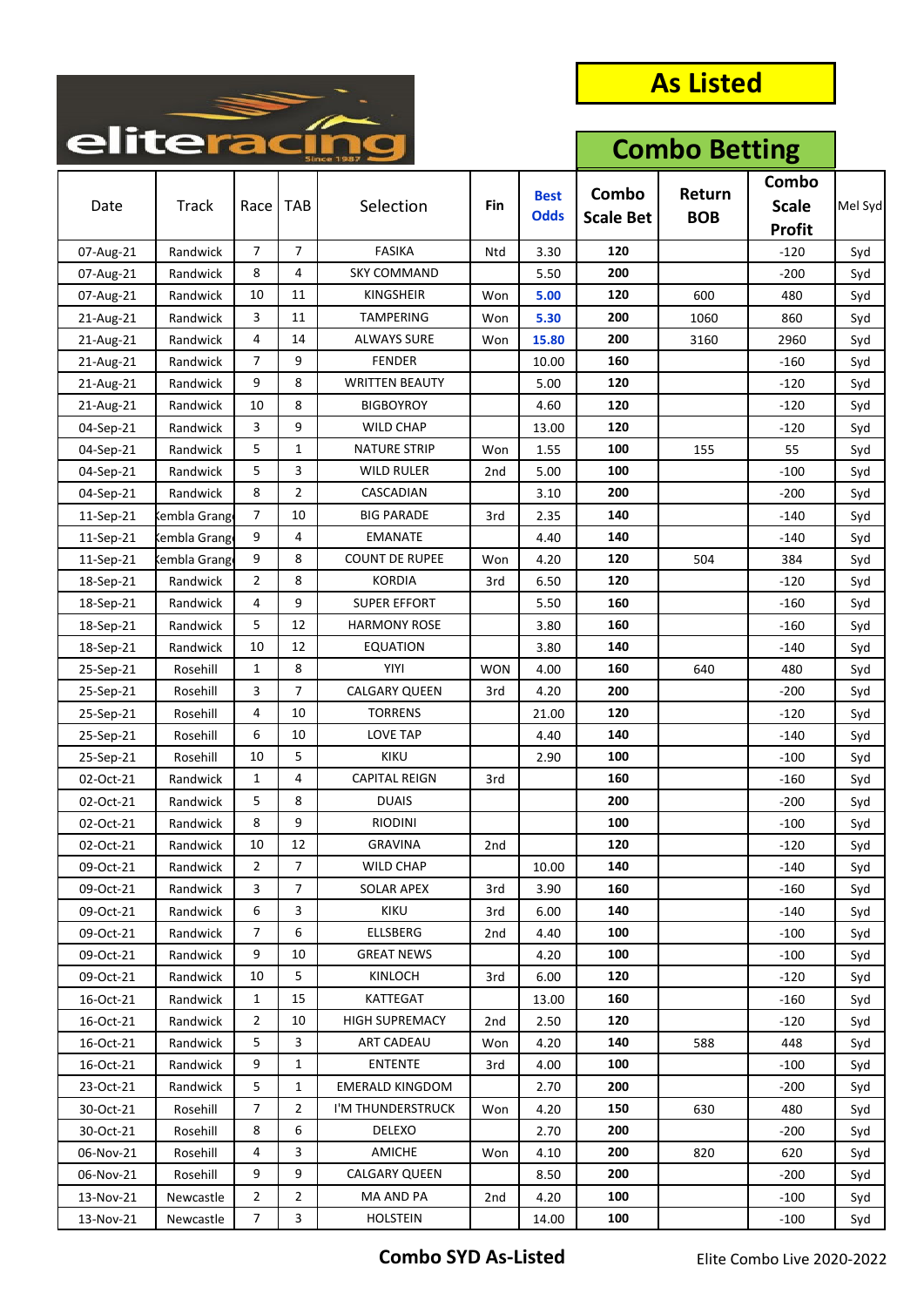

| enterac   |              |                |                |                          |                 |                            | <b>Combo Betting</b>      |                      |                                        |         |
|-----------|--------------|----------------|----------------|--------------------------|-----------------|----------------------------|---------------------------|----------------------|----------------------------------------|---------|
| Date      | Track        | Race           | <b>TAB</b>     | Selection                | Fin             | <b>Best</b><br><b>Odds</b> | Combo<br><b>Scale Bet</b> | Return<br><b>BOB</b> | Combo<br><b>Scale</b><br><b>Profit</b> | Mel Syd |
| 13-Nov-21 | Newcastle    | 10             | 14             | MUCH MUCH BETTER         | Won             | 8.60                       | 100                       | 860                  | 760                                    | Syd     |
| 20-Nov-21 | Kembla Grang | 5              | 11             | <b>QUEEN BELLISSIMO</b>  | Won             | 7.00                       | 100                       | 700                  | 600                                    | Syd     |
| 20-Nov-21 | Kembla Grang | $\overline{7}$ | 3              | MALKOVICH                | 2nd             | 2.40                       | 100                       |                      | $-100$                                 | Syd     |
| 04-Dec-21 | Rosehill     | $\mathbf{1}$   | 8              | SHIHONKA                 | Won             | 2.4                        | 160                       | 384                  | 224                                    | Syd     |
| 04-Dec-21 | Rosehill     | 6              | $\overline{2}$ | ROUSSEAU                 | 2nd             | 2.6                        | 150                       |                      | $-150$                                 | Syd     |
| 04-Dec-21 | Rosehill     | 9              | 8              | KATALIN                  | Won             | 3.2                        | 100                       | 320                  | 220                                    | Syd     |
| 11-Dec-21 | Randwick     | 6              | 4              | <b>IRISH ANGEL</b>       | Ntd             | 4.2                        | 150                       |                      | $-150$                                 | Syd     |
| 11-Dec-21 | Randwick     | 8              | 6              | <b>ELLSBERG</b>          | 2 <sub>nd</sub> | 6.5                        | 100                       |                      | $-100$                                 | Syd     |
| 18-Dec-21 | Randwick     | 5              | 8              | <b>BORN A KING</b>       | Ntd             | 4.6                        | 160                       |                      | $-160$                                 | Syd     |
| 18-Dec-21 | Randwick     | 6              | 10             | <b>BITCOIN BABY</b>      | 3rd             | 8.0                        | 100                       |                      | $-100$                                 | Syd     |
| 18-Dec-21 | Randwick     | 10             | 12             | <b>LEO</b>               |                 | 3.2                        | 150                       |                      | $-150$                                 | Syd     |
| 26-Dec-21 | Randwick     | 6              | 12             | MISS JAY FOX             |                 | 9.0                        | 100                       |                      | $-100$                                 | Syd     |
| 01-Jan-22 | Kensington   | 3              | $\mathbf{1}$   | <b>HERMAN HESSE</b>      |                 | 2.3                        | 100                       |                      | $-100$                                 | Syd     |
| 01-Jan-22 | Kensington   | $\overline{7}$ | 4              | <b>DRAGONSTONE</b>       | Won             | 1.9                        | 140                       | 266                  | 126                                    | Syd     |
| 01-Jan-22 | Kensington   | 8              | 1              | <b>TOOMUCHTOBEAR</b>     | 2nd             | 2.3                        | 100                       |                      | $-100$                                 | Syd     |
| 01-Jan-22 | Kensington   | 10             | 5              | <b>QUEEN BELLISSIMO</b>  | 2 <sub>nd</sub> | 5.5                        | 200                       |                      | $-200$                                 | Syd     |
| 15-Jan-22 | Rosehill     | 6              | 8              | <b>SPEED LEGEND</b>      |                 | 4.0                        | 150                       |                      | $-150$                                 | Syd     |
| 15-Jan-22 | Rosehill     | 8              | 3              | TAMERLANE                | 2nd             | 4.4                        | 200                       |                      | $-200$                                 | Syd     |
| 15-Jan-22 | Rosehill     | 10             | 9              | LEPREEZY                 |                 | 7.0                        | 150                       |                      | $-150$                                 | Syd     |
| 22-Jan-22 | Randwick     | 9              | 10             | CANASTA                  | 2nd             | 4.0                        | 160                       |                      | $-160$                                 | Syd     |
| 22-Jan-22 | Randwick     | 10             | 2              | O'MUDGEE                 |                 | 6.5                        | 100                       |                      | $-100$                                 | Syd     |
| 29-Jan-22 | Rosehill     | 10             | 14             | NARVAEZ                  |                 | 2.9                        | 200                       |                      | $-200$                                 | Syd     |
| 05-Feb-22 | Randwick     | 5              | 5              | <b>YUKON</b>             |                 | 5.0                        | 200                       |                      | $-200$                                 | Syd     |
| 05-Feb-22 | Randwick     | 7              | $\overline{2}$ | <b>INCREDULOUS DREAM</b> |                 | 5.0                        | 150                       |                      | $-150$                                 | Syd     |
| 05-Feb-22 | Randwick     | 8              | 4              | PAULELE                  | Won             | 3.1                        | 200                       | 620                  | 420                                    | Syd     |
| 05-Feb-22 | Randwick     | 9              | 13             | SILENT IMPACT            | 2nd             | 2.8                        | 160                       |                      | $-160$                                 | Syd     |
| 12-Feb-22 | Randwick     | 5              | 8              | SAVOURY                  |                 | 5.5                        | 100                       |                      | $-100$                                 | Syd     |
| 12-Feb-22 | Randwick     | 6              | 3              | <b>OVERPASS</b>          | 2nd             | 7.0                        | 100                       |                      | $-100$                                 | Syd     |
| 19-Feb-22 | Rosehill     | 5              | 2              | NASTURTIUM               |                 | 5.5                        | 160                       |                      | $-160$                                 | Syd     |
| 19-Feb-22 | Rosehill     | 4              | 3              | <b>EXPAT</b>             | <b>WON</b>      | 2.8                        | 100                       | 280                  | 180                                    | Syd     |
| 19-Feb-22 | Rosehill     | 7              | 13             | <b>TOOMUCHTOBEAR</b>     | 3rd             | 4.8                        | 160                       |                      | $-160$                                 | Syd     |
| 26-Feb-22 | Randwick     | 6              | 8              | <b>ICEBATH</b>           |                 | 2.3                        | 150                       |                      | $-150$                                 | Syd     |
| 05-Mar-22 | Randwick     | 9              | $\overline{7}$ | LE GAI SOLEIL            |                 | 3.4                        | 150                       |                      | -150                                   | Syd     |
| 05-Mar-22 | Randwick     | 10             | 4              | <b>BELLUCI BABE</b>      | <b>WON</b>      | 3.4                        | 150                       | 510                  | 360                                    | Syd     |
| 12-Mar-22 | Rosehill     | 8              | 6              | <b>EXPAT</b>             |                 | 6.5                        | 100                       |                      | $-100$                                 | Syd     |
| 12-Mar-22 | Rosehill     | 9              | 11             | <b>TAKSU</b>             | <b>WON</b>      | 2.9                        | 100                       | 290                  | 190                                    | Syd     |
| 19-Mar-22 | Rosehill     | 3              | 5              | ZEYREK                   |                 | 3.0                        | 160                       |                      | $-160$                                 | Syd     |
| 19-Mar-22 | Rosehill     | 4              | 6              | <b>GALAXY BELLE</b>      |                 | 4.8                        | 100                       |                      | $-100$                                 | Syd     |
| 26-Mar-22 | Rosehill     | 3              | 4              | <b>MOUNT POPA</b>        | <b>WON</b>      | 3.8                        | 150                       | 570                  | 420                                    | Syd     |
| 28-Mar-22 | Newcastle    | 1              | 8              | <b>TAKSU</b>             | 2nd             | 3.7                        | 100                       |                      | $-100$                                 | Syd     |
| 28-Mar-22 | Newcastle    | 3              | $\overline{7}$ | ANNAVISTO                |                 | 2.6                        | 100                       |                      | -100                                   | Syd     |
| 28-Mar-22 | Newcastle    | 6              | $\overline{2}$ | <b>HINGED</b>            | 2nd             | 4.2                        | 100                       |                      | $-100$                                 | Syd     |
| 28-Mar-22 | Newcastle    | 7              | 18             | MAOTAI                   |                 | 3.2                        | 100                       |                      | $-100$                                 | Syd     |
| 02-Apr-22 | Randwick     | 4              | 6              | ZEYREK                   |                 | 4.8                        | 100                       |                      | $-100$                                 | Syd     |
| 02-Apr-22 | Randwick     | 8              | $\mathbf{1}$   | <b>NATURE STRIP</b>      | Won             | 2.6                        | 100                       | 260                  | 160                                    | Syd     |